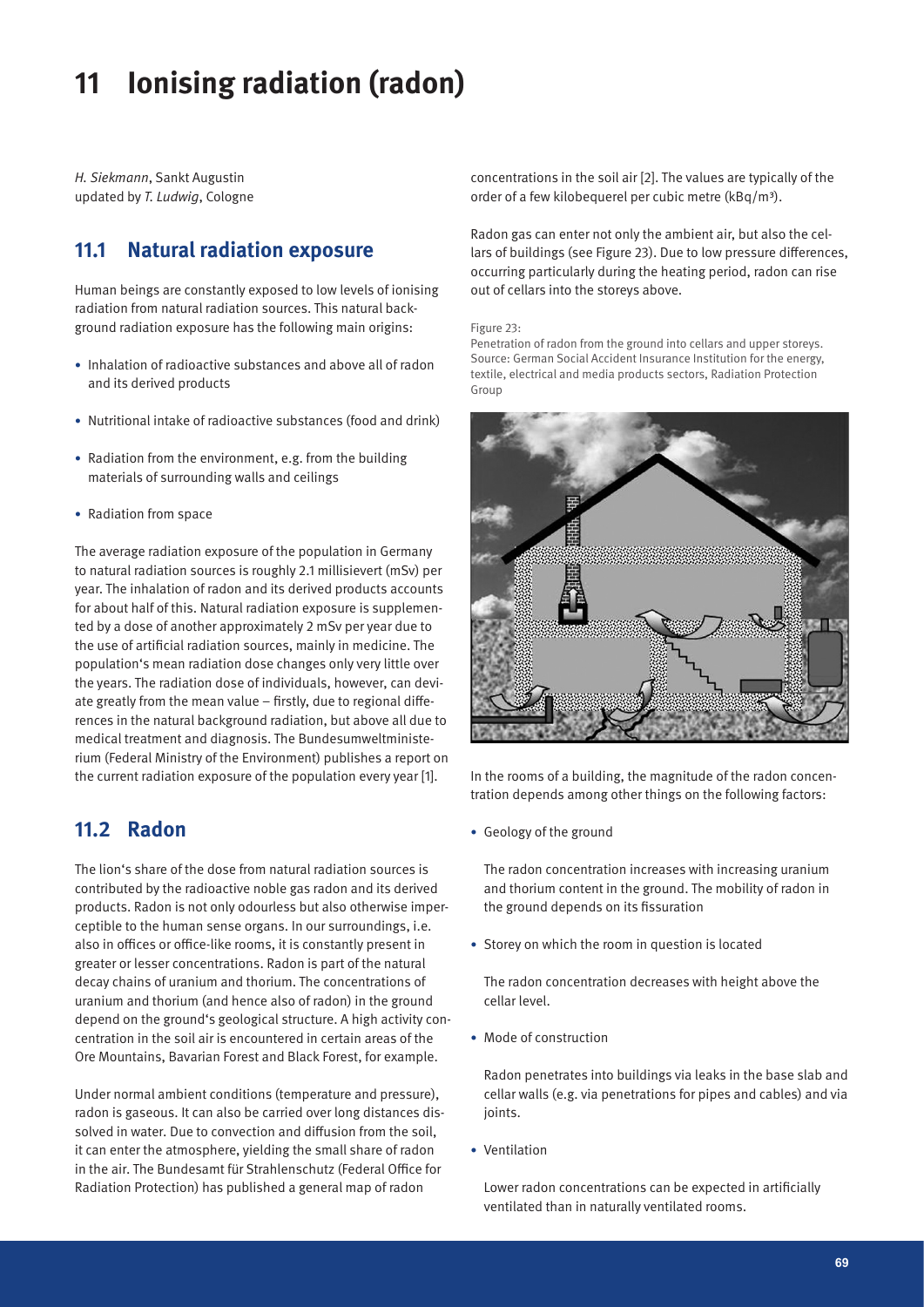#### **11 Ionising radiation (radon)**

The radon concentration in a room shows addition seasonal and daily variations. These depend on such meteorological parameters as temperature, humidity, wind speed and wind direction.

The values in buildings range typically from a few  $Bq/m<sup>3</sup>$  to several hundred Bq/m<sup>3</sup>. An example of the change in radon

concentration in an office room over several hours is presented in Figure 24. The effect of ventilation is clearly visible. The radon concentration drops from an initial roughly 450 Bq/m<sup>3</sup> to an average of approximately 50 Bq/m<sup>3</sup> after the windows are opened. When the windows are closed, the concentration increases relatively quickly back to the original value.

Figure 24:

Change in radon concentration in an office room over several hours, measurement by the Radiation Protection Group of the German Social Accident Insurance Institution for the energy, textile, electrical and media products sectors



# **11.3 Biological impact**

When radon is inhaled as a noble gas, it is not absorbed by the body, but exhaled. The radiation exposure proper therefore comes only to a small extent from radon itself and to a much greater extent from its non-gaseous products of degradation such as polonium 218, lead 214, bismuth 214 and polonium 214. These degradation products attach in the air to superfine aerosols and can be inhaled with them and absorbed by the body. The emission of ionising radiation by radon's derived products then exposes the body to radiation, mainly in the lungs. The magnitude of this lung dose also depends on the ratio of radon activity to daughter product activity. Reference is made in this context to the so-called equilibrium factor. This is usually a value of about 0.4, i.e. the activity concentration of the daughter product is about 40% of radon's activity concentration.

This radiation exposure does not cause any direct harm. No acute symptoms occur from the inhalation of radon and its derived products. However, delayed radiation damage and above all lung cancer can, however, occur. The probability of the occurrence of such damage depends among other things on the magnitude of the activity of inhaled derived products of radon and thus on the radon concentration in the ambient air. The Strahlenschutzkommission (German Commission on

Radiological Protection) estimates the risk due to radon as follows: If the radon concentration increases by 100 Bq/m<sup>3</sup>, approximately 10% more cases of lung cancer can be expected than without radon [3].

# **11.4 Radon at workplaces**

Elevated radon concentrations in the air can be expected at a number of workplaces owing to the special conditions prevailing there. These include workplaces in underground mines, radon spas and water extraction plants. For these workplaces, there is an obligation under the Strahlenschutzverordnung (Radiation Protection Ordinance) [4] to investigate the radiation exposure due to radon and its derived products, to comply with the specified limit values and, if necessary, to take action to reduce the concentration of radon and its derived products.

For workplaces in offices and office-like rooms, there is no statutory obligation to measure the radiation exposure to due radon or to comply with limit values. In general, the expected radiation exposure in offices is low and on the same level as the mean natural background radiation. Nevertheless, there are also cases in which the radon concentration in offices is elevated and above the mean value.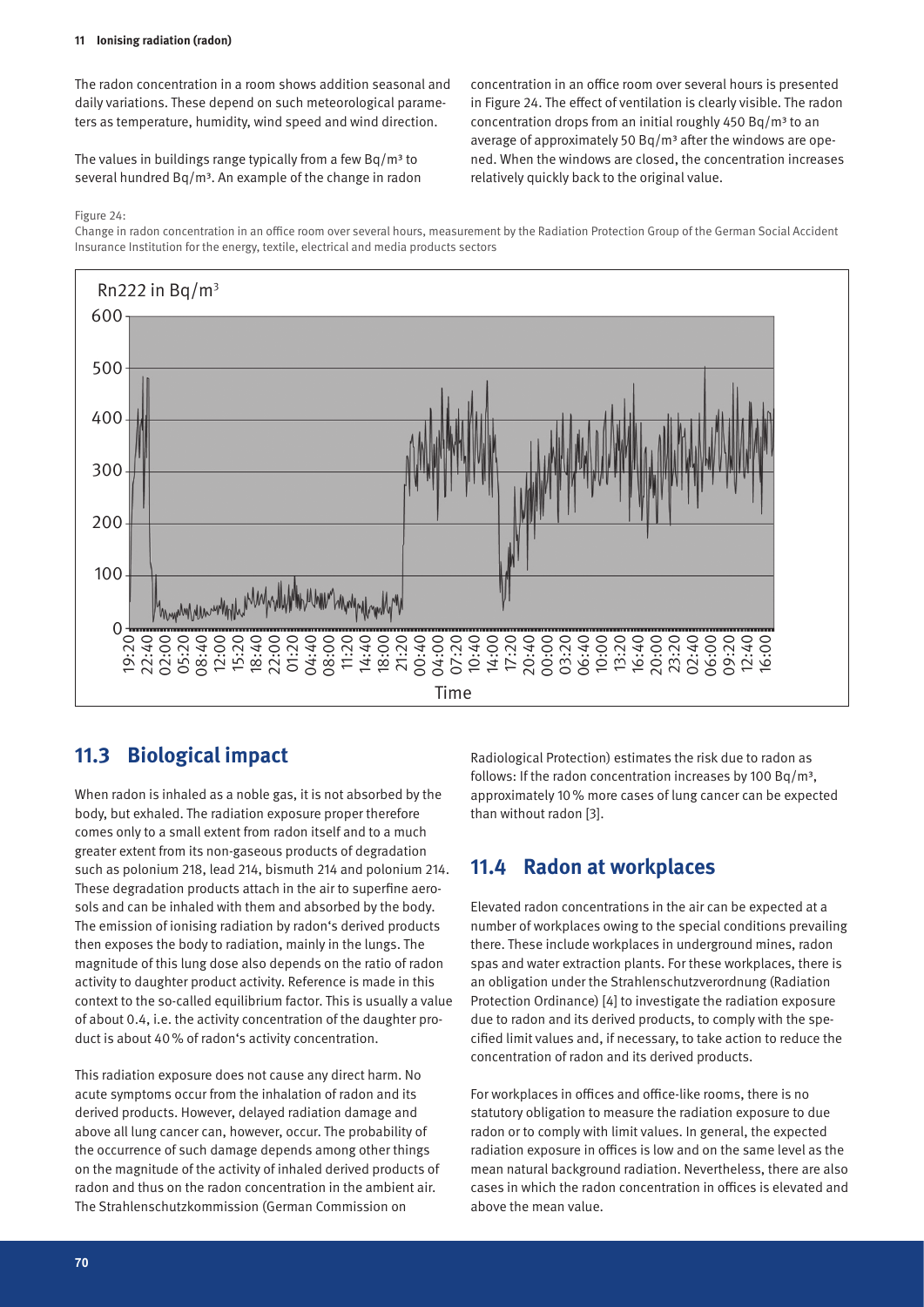### **11.5 Investigation**

If there is any suspicion of an elevated radon concentration in an office or office-like room, this should be investigated more closely. The investigation comprises a preliminary investigation and a measurement.

In the preliminary investigation, it must be ascertained first whether an elevated radon concentration is in fact probable. The following factors should be borne in mind in this connection:

• Activity concentration in the soil air

If the soil air of the ground on which the building stands has a high radon concentration, a precondition for a high radon concentration in the building is fulfilled. The Bundesamt für Strahlenschutz (Federal Office for Radiation Protection) publishes a map showing the radon concentration in the soil air in Germany [2]. With the aid of this map, it is possible to determine whether the building in question lies in a region with elevated radon activity.

• Position of the room in the building

The lower the position of a room in the building, the higher the radon concentration is likely to be. This applies, for example, to rooms in cellars or basements and also to rooms on the ground floors of buildings without cellars. The higher a room in a building, the lower the radon concentration. In the upper storeys of a high-rise building, the radon concentration tends to be low.

• Room ventilation

The radon concentration may be higher if the room is only naturally ventilated. The lack of openable windows also hampers the movement of air and increases the radon concentration. In artificially ventilated rooms, the radon concentration in the room tends to be low.

If the preliminary investigation suggests an elevated radon concentration or at least the impossibility of excluding such a concentration, the radon concentration should be precisely determined by measurement and the result assessed by comparison with the guide values. Instructions for the measurement of radon can be found in a brochure published by the Strahlenschutzkommission (German Commission on Radiological Protection) [5].

### **11.6 Assessment**

The International Commission on Radiological Protection (ICRP) has published recommendations for the maximum permissible radon concentration. On this basis, the German Commission on Radiological Protection has repeatedly issued its own recommendations for the limitation of radiation exposure due to radon. The recommendation of 1994 contains "Radiation protection principles for the limitation of radiation exposure due to radon and its degradation products in buildings" [6]. The guide

values contained in them for radon concentrations in homes are given as mean values over the period of a year:

- A radon concentration of 250 Bq/m<sup>3</sup> marks the upper end of the normal range of the radon concentration in residential buildings in the Federal Republic of Germany. If the values are within the normal range, no action is considered necessary.
- The range from 250 to 1,000 Bq/m<sup>3</sup> is considered the discretionary range for simple measures to reduce exposure to radon. Information is also given on which action can be taken by whom (residents, specialised firms).
- The range exceeding 1,000 Bq/m<sup>3</sup> is considered the rehabilitation range. The radon concentration should be reduced here in all cases even if elaborate measures are necessary for this.

For workplaces exposed to elevated natural radiation, the Strahlenschutzverordnung (Radiation Protection Ordinance) contains instructions and legal requirements [4]. As already mentioned, normal office workplaces are not covered. It is nevertheless possible to draw appropriate conclusions by analogy.

Given 2,000 working hours per year and an equilibrium factor of 0.4, a radon concentration of 1,000 Bq/m<sup>3</sup> corresponds to a dose of roughly 6 mSv per year. Values above this dose at the workplaces named in Annex XI of the Radiation Protection Ordinance must be reported to the authorities. The group of persons engaged in the work activities mentioned are subject to a limit value of 20 mSv per year. If the annual radon exposure is less than 6,000,000 Bq $*$ h/m<sup>3</sup>, compliance with the limit value can be assumed [4]. Given 2,000 hours spent at the workplace, this amounts to an average radon concentration of 3,000 Bq/m³.

However, one must also bear in mind that, in areas with elevated radon concentrations, the dose consists not only of the occupationally related radiation exposure due to radon, but also of the radon exposure arising outside work.

To observe the minimisation requirement of the Radiation Protection Ordinance, it is advisable to apply the same yardsticks to workplaces as to homes and not to permit any elevated radon concentration. For workplaces in areas with high radon activity, radon concentrations from 250 to 1,000 Bq/m<sup>3</sup> should therefore also be regarded as the discretionary range and radon concentrations over 1,000 Bq/m<sup>3</sup> as the rehabilitation range with rehabilitation measures being taken if required .

#### **11.7 Measures**

Measures to reduce the radiation exposure due to radon can include:

• Changing the use of a room exposed to above-average radon levels

For instance, rooms in basements could be abandoned as office rooms and – assuming this is possible – converted into storage rooms.